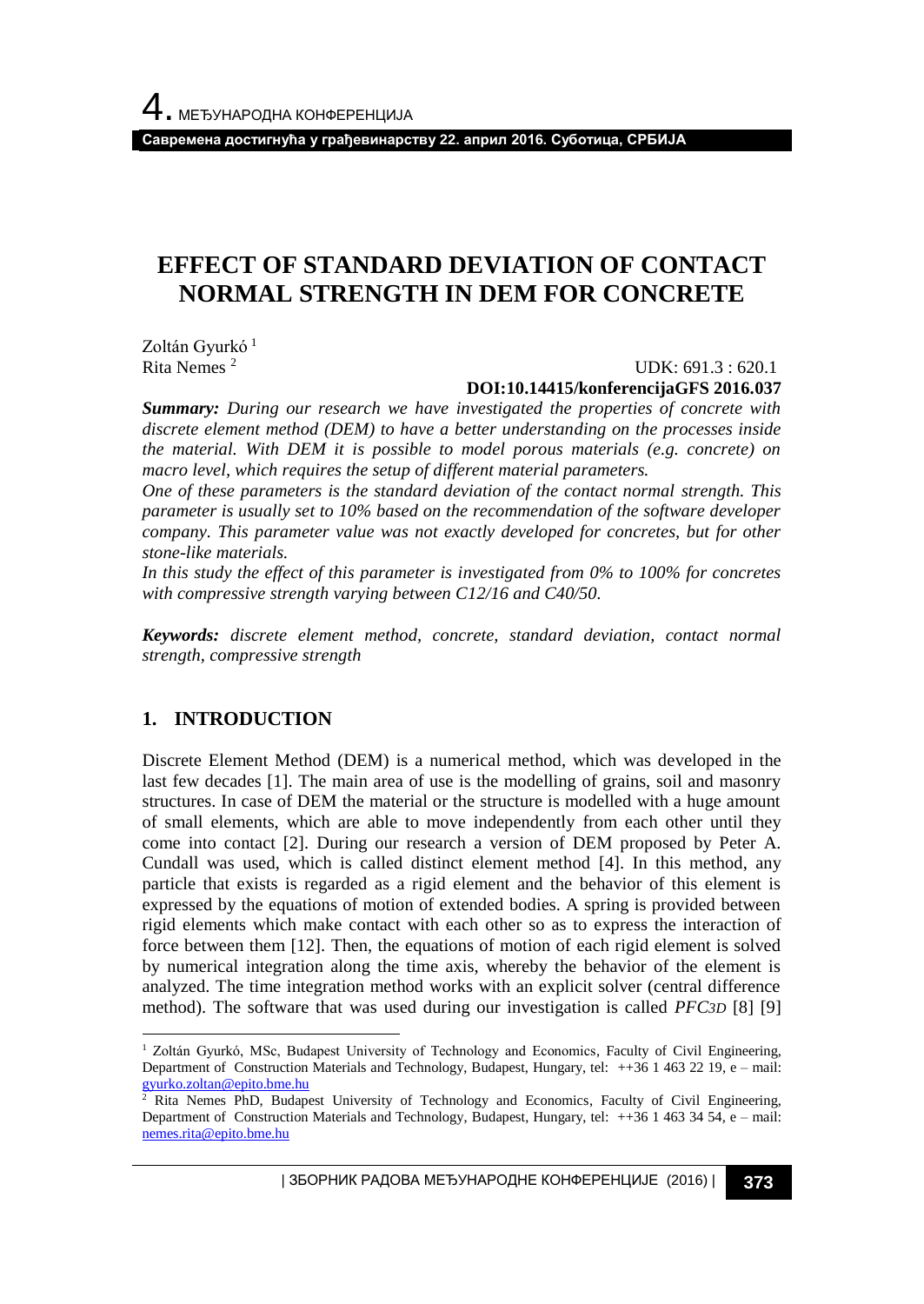### **Contemporary achievements in civil engineering 22. April 2016. Subotica, SERBIA**

[10]. The solver of this software is using the distinct element method with the following assumptions:

- 1. The contacts occur over a vanishingly small area (i.e., at a material point).
- 2. Behavior at the contacts uses a soft-contact approach where the rigid particles are allowed to overlap one another at contact points, and the relative displacements of the two material points forming the contact are considered to reflect the contact deformations which are related to the contact forces.
- 3. The magnitude of the overlap is related to the compressional component of contact force via the corresponding force displacement law, and all overlaps are small in relation to particle sizes.
- 4. Bonds (i.e. tension-resisting contacts) can also exist between particles.
- 5. All particles are spherical. However, the clump logic of PFC supports the creation of super-particles of arbitrary shape: overlapping spheres may be "glued together" to form an irregular particle. Hence, a clump consists of a set of overlapping spherical particles, and behaves as a single rigid body with a deformable boundary.

### **2. DESCRIPTION OF THE MODELLING OF CONCRETE WITH DEM**

In this study concrete cubes with the size of  $150\times150\times150$  mm is modelled as test specimen. Concrete is modelled in DEM with a large number of particles (aka. discrete elements). The size of the elements in the model of the concrete block was based on the aggregate sizes found in the real material. In the model, it is intended to approximate the actual particle size distribution found in concrete. The particle size distribution is compiled from the applicable grading limit curves for 32 mm maximum particle size flint aggregate concrete, taking into account the minimum demand of pulp (void volume). It was also intended to investigate concretes with different  $D_{\text{max}}$ , to see that it cause a difference in the results or not. In this study concretes from three different classes were investigated: C16/20, C45/55 and C50/60. The particle size distribution of the original materials was the following:

|        | Particle size | <b>Proportion</b> |
|--------|---------------|-------------------|
|        | $0/4$ mm      | 40 %              |
| C12/16 | $4/8$ mm      | 22 %              |
|        | $8/16$ mm     | 38 %              |
|        | $0/4$ mm      | 40 %              |
| C35/45 | $4/8$ mm      | 12 %              |
|        | $8/16$ mm     | 23 %              |
|        | $16/32$ mm    | 25 %              |
|        | $0/4$ mm      | 40 %              |
|        | $4/8$ mm      | 12 %              |
| C40/50 | $8/16$ mm     | 23 %              |
|        | 16/32 mm      | 25 %              |

*Table 1. Particle size distributions of the concrete samples*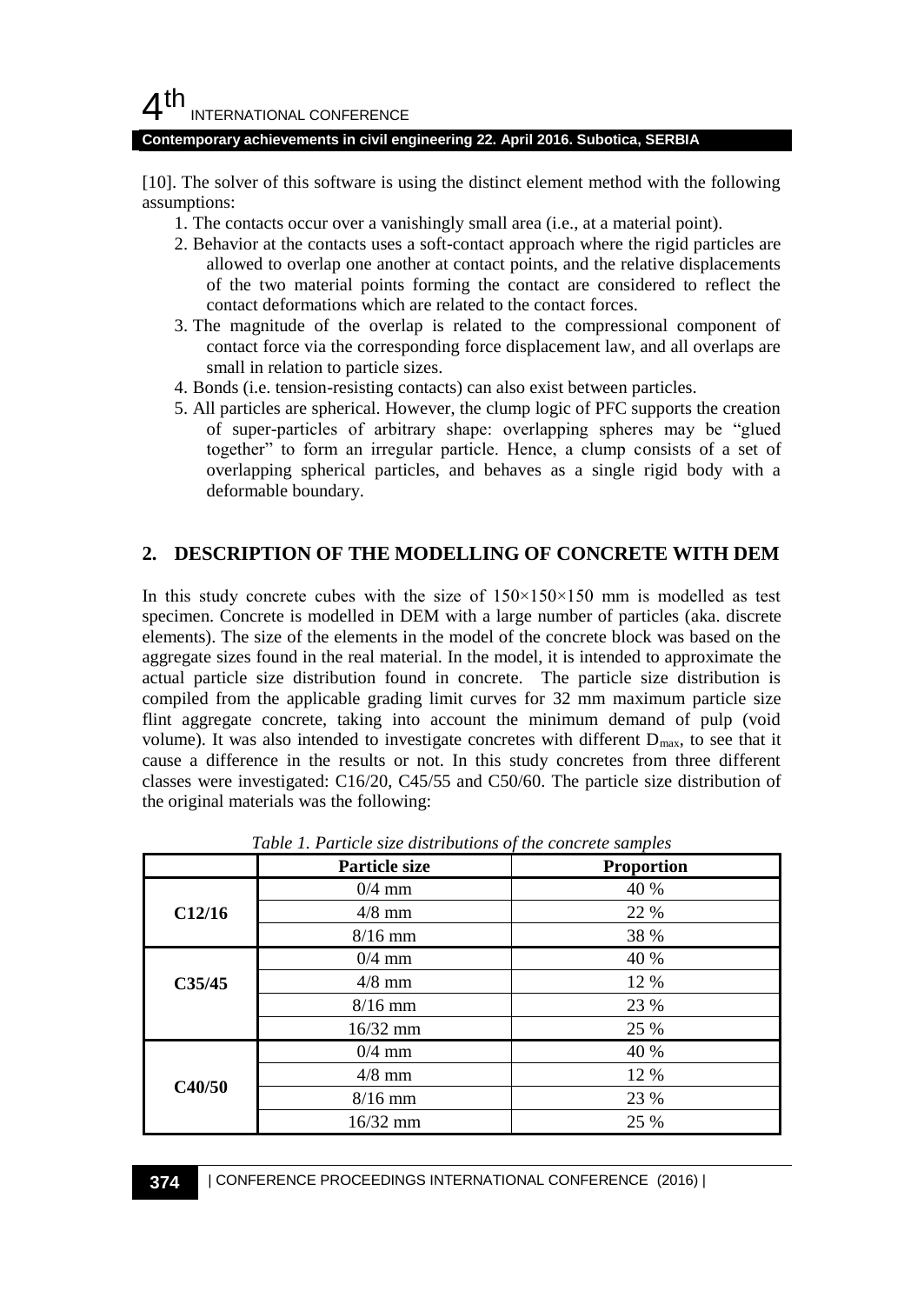# 4. МЕЂУНАРОДНА КОНФЕРЕНЦИЈА **Савремена достигнућа у грађевинарству 22. април 2016. Суботица, СРБИЈА**

During the modelling this distribution was followed by setting up the parameters in *PFC3D*, which is an iteration process. This is the usual solution in case of DEM models during the verification phase [5]. The verification was made with the help of a uniaxial compression test. The detailed description of the parameter setup process can be found in the older publications of the authors of this article. The initial values of the iteration was obtained from the literature. The most important parameters which influences the behavior of the model are the density of the balls, the friction coefficient, as well as the normal strength of the bonds. The bulk modulus of the balls is considered as a constant (it is equal to 1), because the elements are infinitely rigid. The normal strength parameter is given with its mean value and with its standard deviation. In the practice mainly the mean value of the normal strength is changed during the iteration process, while the standard deviation is kept on 10 %, which is the recommendation of the software developer company. In this study the effect of the standard deviation is investigated by a sensitivity analysis.

In the sensitivity analysis the already modelled compression test was applied. During these numerical experiments the compressive strength of the material was measured with the continuous changing of the standard deviation of the normal strength of the contact.



*Figure 1. DEM model of a concrete cube*

# **3. VERIFICATION WITH LABORATORY TESTS**

To the verification of the models laboratory experiments were conducted, where the compressive strength of the material was measured besides measurement of density and Young's modulus. The selected materials were three different normal strength concrete. The main purpose of choosing this material was to examine a porous solid material,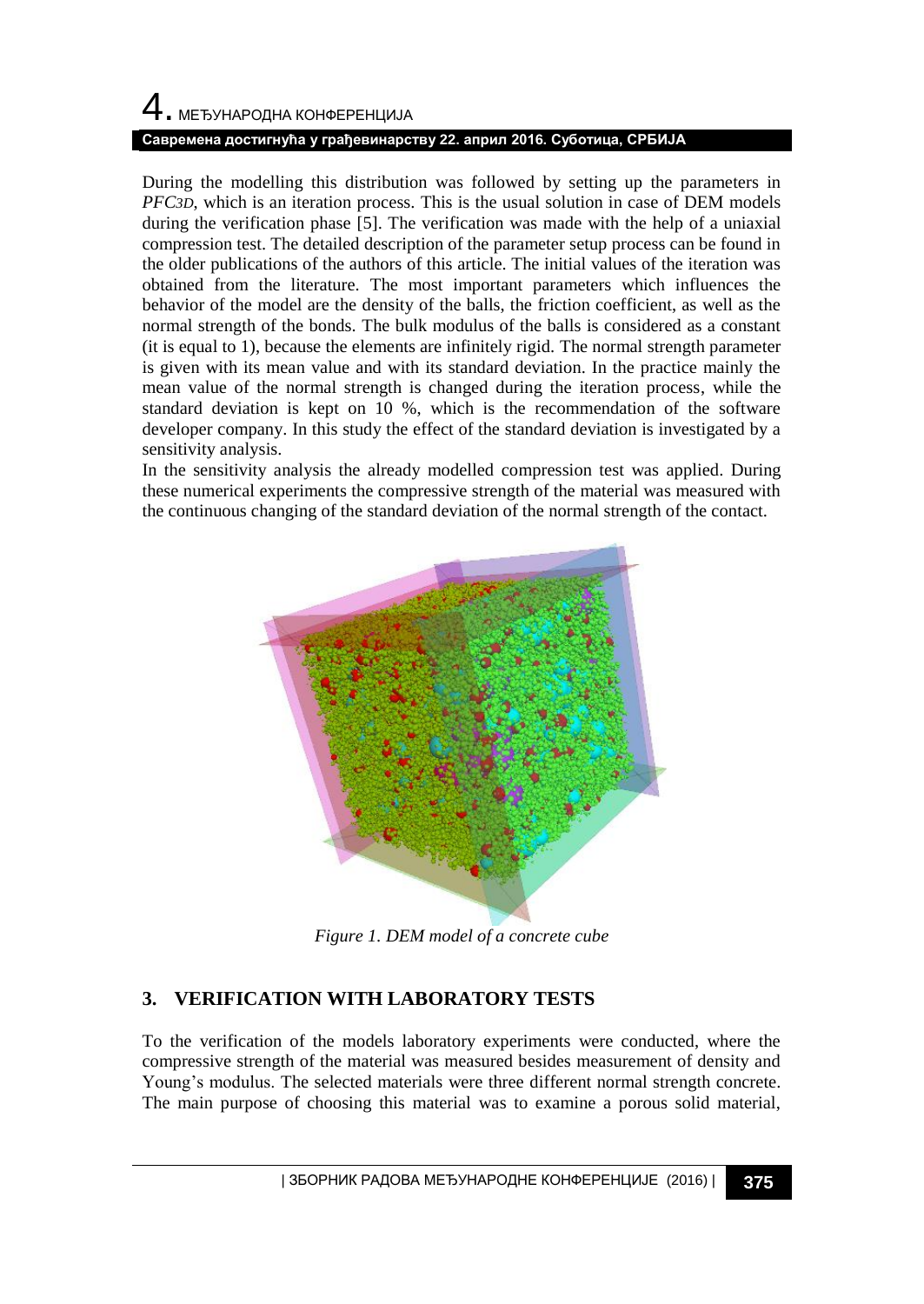**Contemporary achievements in civil engineering 22. April 2016. Subotica, SERBIA**

which is commonly used in the building industry. The following table shows the results for the concrete samples:

|        | Density $\left[\text{kg/m}^3\right]$ | Young's modulus<br>$[N/mm^2]$ | <b>Compressive</b><br>strength $[N/mm^2]$<br>(mean value) |
|--------|--------------------------------------|-------------------------------|-----------------------------------------------------------|
| C12/16 | 2258                                 | 34578                         | 26.50                                                     |
| C35/45 | 2254                                 | 33223                         | 54.32                                                     |
| C40/50 | 2379                                 | 34783                         |                                                           |

| Table 2. Density and Young's modulus of the concrete specimen |  |  |
|---------------------------------------------------------------|--|--|
|                                                               |  |  |

Before the tests the specimens were dried to lose their water content which are not in a chemical bonding. For the investigations specimens were prepared, which have the same size and shape. After that these specimens were loaded up to failure with the same loading rate and the maximum force was recorded. During the investigation period the concrete was older than 28 days and it was stored in a dry container until the investigation.



*Figure 2. Alpha 3-3000 S hydraulic press with one of the specimen*

### **4. RESULTS OF THE SENSITIVITY INVESTIGATION**

Present chapter shows the results of the compression test models that are presented together with the results of the sensitivity analysis. For every investigated concrete type five models were created for every standard deviation values. These models have the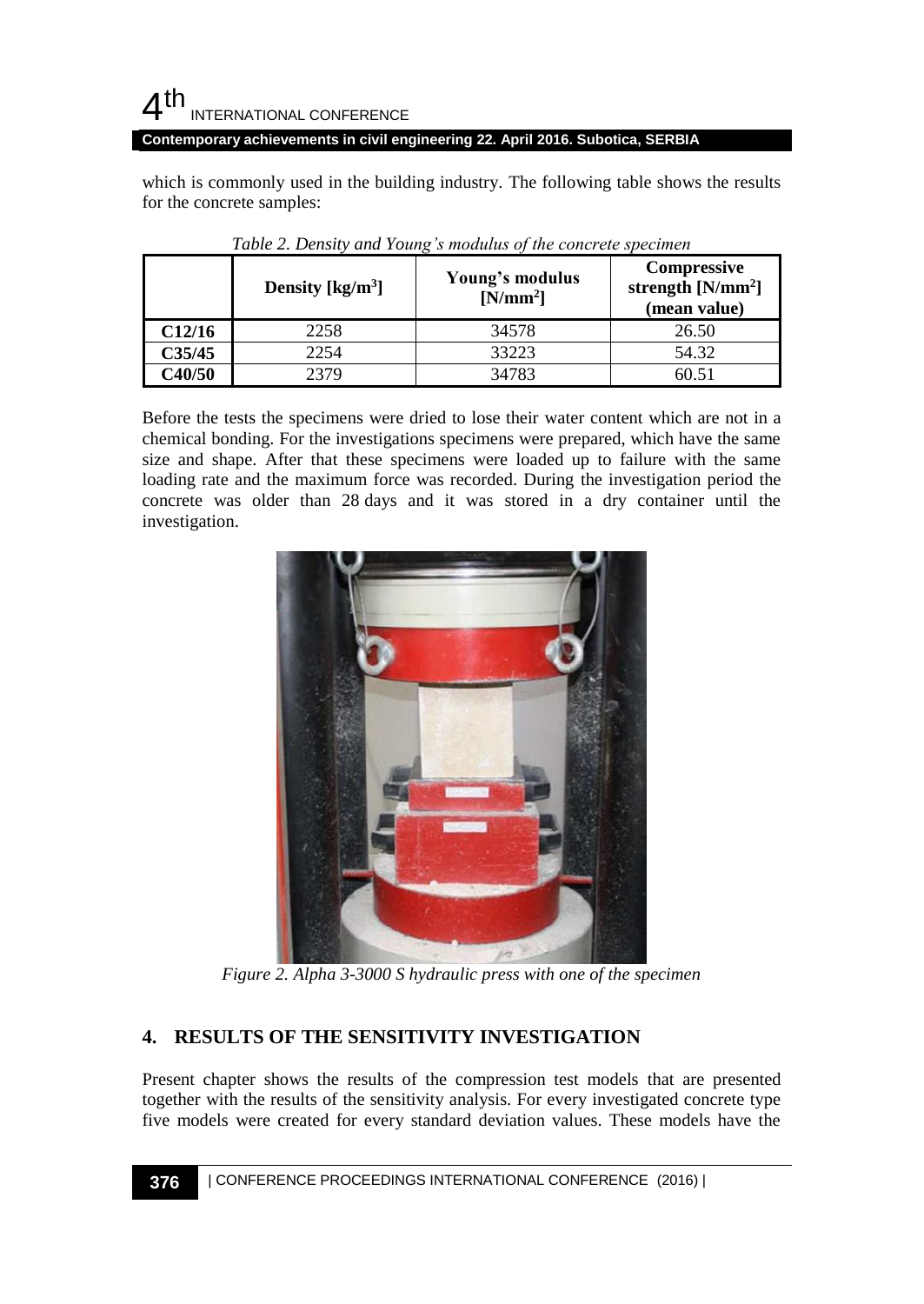# $\,4\,$ . МЕЂУНАРОДНА КОНФЕРЕНЦИЈА

### **Савремена достигнућа у грађевинарству 22. април 2016. Суботица, СРБИЈА**

same properties except the random arrangement of the particles in the sample. In every case the normal strength was measured and for every standard deviations it was averaged. After that its difference from the real mean value (with 0 standard deviation) was calculated as an absolute value to bo able to analyse the results statistically. The following table shows the results for the C12/16 concrete samples. The differences are shown in  $N/mm^2$  and in percentage too.

| C12/16 | <b>Standard deviation</b><br>of the strength of the<br>parallel bonds<br>$(pb_{\text{coh}\_\text{sdev}})[\%]$ | Average normal<br>strength of the<br>material $[N/mm^2]$ | <b>Difference</b><br>from mean<br>value<br>$[N/mm^2]$ | <b>Difference</b><br>from mean<br>value $[\%]$ |
|--------|---------------------------------------------------------------------------------------------------------------|----------------------------------------------------------|-------------------------------------------------------|------------------------------------------------|
|        |                                                                                                               | 26,50                                                    |                                                       |                                                |
|        |                                                                                                               | 26,36                                                    | 0,14                                                  | 0.53                                           |
|        | 10                                                                                                            | 26,16                                                    | 0,34                                                  | 1,28                                           |
|        | 20                                                                                                            | 25,26                                                    | 1,24                                                  | 4,68                                           |
|        | 30                                                                                                            | 24,42                                                    | 2,08                                                  | 7,85                                           |
|        | 40                                                                                                            | 24,48                                                    | 2,02                                                  | 7,62                                           |
|        | 50                                                                                                            | 24,30                                                    | 2,20                                                  | 8,30                                           |
|        | 70                                                                                                            | 26,08                                                    | 0,42                                                  | 1,58                                           |
|        | 100                                                                                                           | 28,44                                                    | 1,94                                                  | 7,32                                           |

*Table 3. Results of the sensitivity analysis (C16/20)*

The behavior for the different types of conrete were very similar as it can be seen on *Figure 3*. It can be seen on the figure that with the increase of the standard deviation the difference of the compressive strength of the samples also increases.



*Figure 3. Difference from the mean value in function of the standard deviation*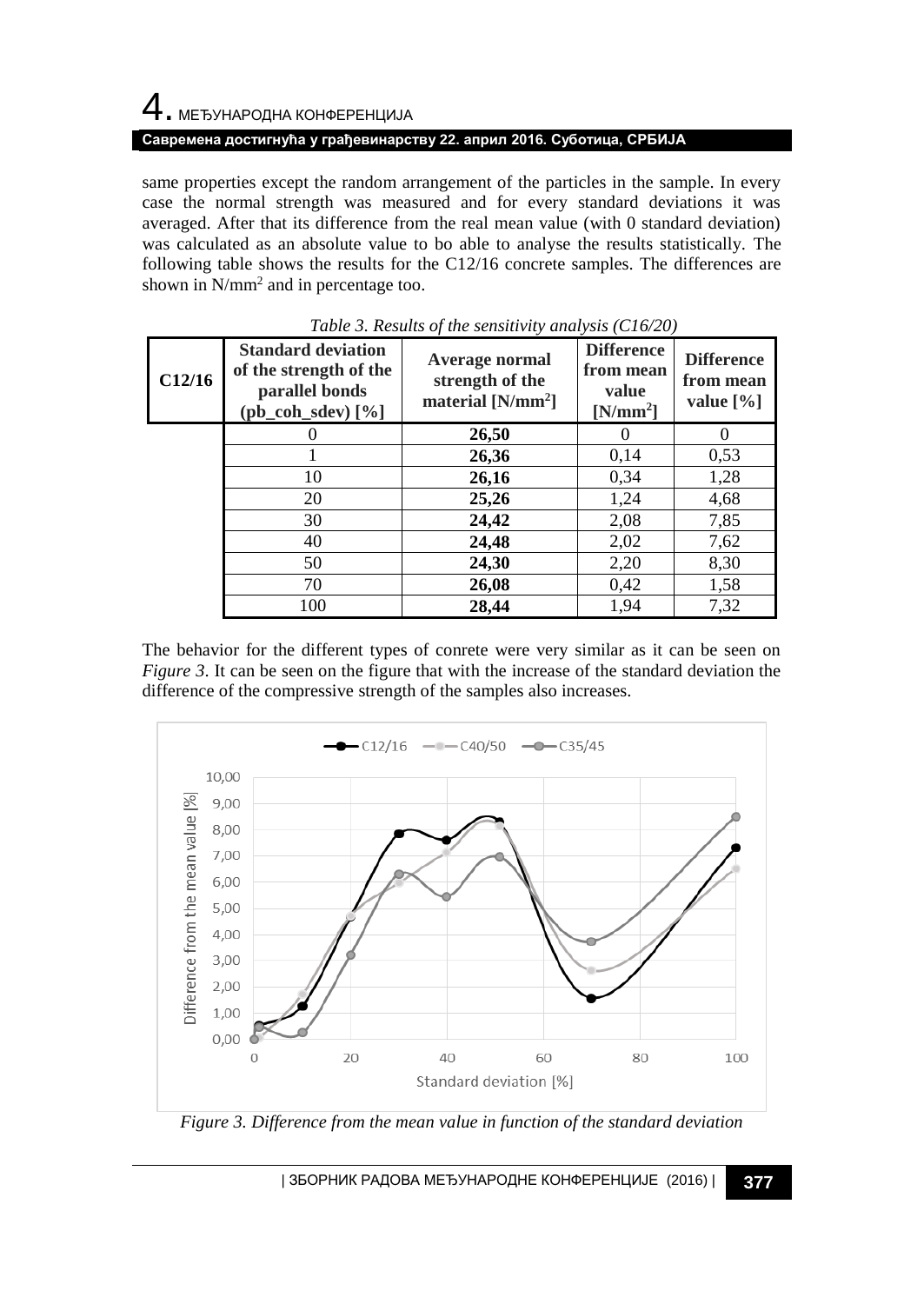### **Contemporary achievements in civil engineering 22. April 2016. Subotica, SERBIA**

This is valid only until the standard deviation reaches a given value (around 50 %), after that a decrease was observable for all concrete samples. It is important to mention that until 50% the differences are increasing on the safe side of the mean value. In case of 100% standard deviation the difference is again higher, than it was in case of 70%. It is not clearly undertood until now, why this decrease in the results appeared. It has to be mentioned that all the values in difference were under 9%, which can be considered as significant difference. However if we keep the value of standard deviation under 10% then a very small difference can be observed, but the measurements becomes more realistic. In real measurements there is also a small difference in the results. In case of the modelling if we choose the value of standard deviation to 0 then always the same result appers, which is unrealistic. Based on these investigations it is recommended to use a given value of standard deviation for the modelling of concrete, however it should be chosen under 10%.

It is also worth to mention that not only the final results but the characteristics of the compression tests are very similar for the laboratory and numerical investigations as it can be seen on Figure 3. The curve from the model behaves quite similarly to the typical concrete stress-strain curves. As a difference it can be seen, that at the initial stage of the curve a kind of "waves" can be observed. Contrary in case of the real test, this stage is linear. This phenomenon can be originated from the sturcture of the DEM model, which is built up from elements and bonds. In this initial part of the test a minor particle rearrangement can be observed, which cause this type of behavior of the models.



*Figure 4. Stress-strain diagram of one of the samples*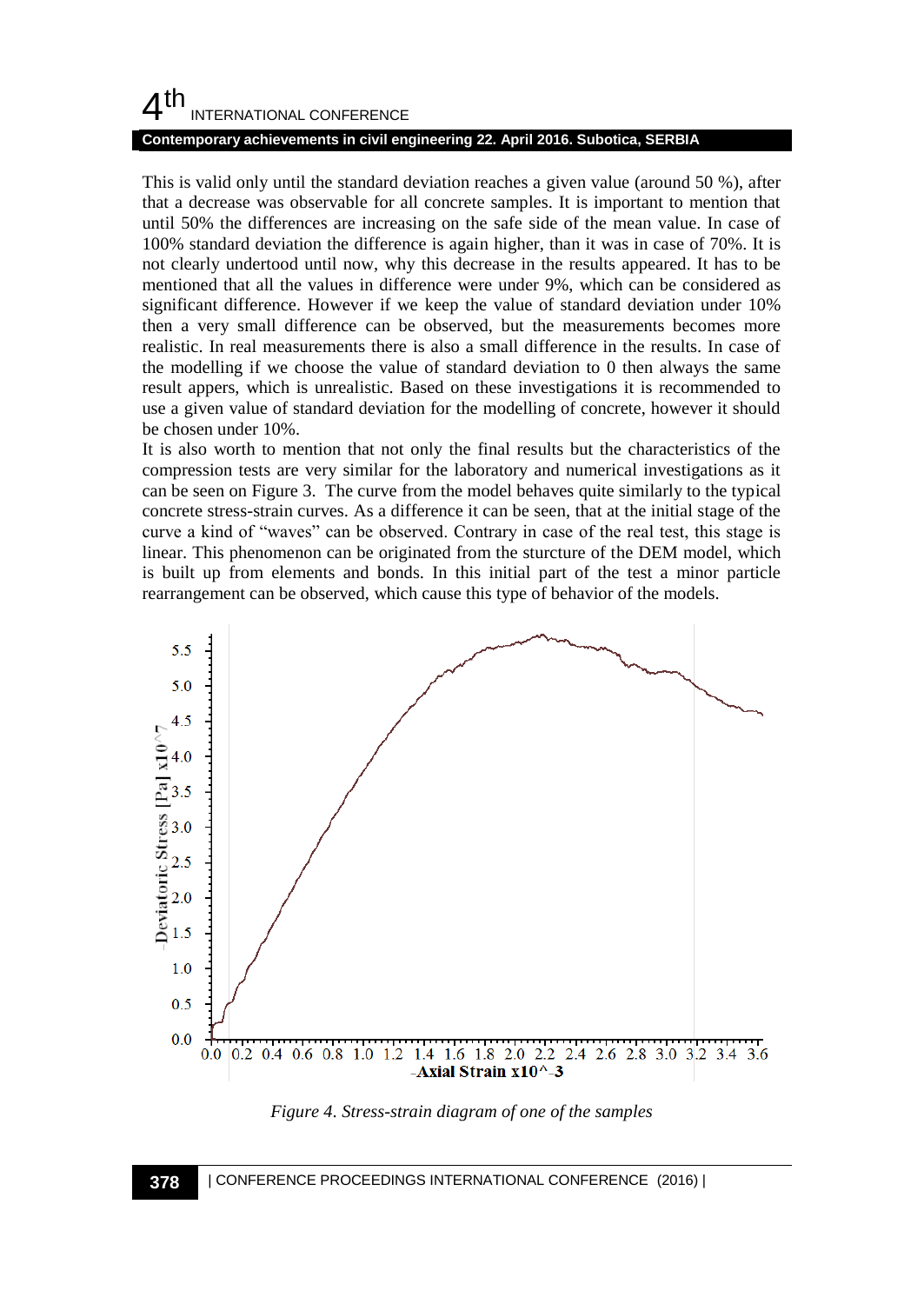### **5. CONCLUSION**

In this study the effect of standard deviation was investigated for the discrete element modelling of concrete. The model of the material was aimed to follow the real particle size distribution of the samples. The results of the compression tests showed a very similar behavior to the laboratory tests both in results and in characteristics too. Based on the results of the sensitivity analysis it can be concluded that the standard deviation of the normal strength of the contacts can have a significant effect, however if it is chosen under a certain value (around 10-20%) it can give the behavior of the compressive strength test a more realistic nature. It can be seen on the model results that until 50% standard deviation the results always remain on the safe side. It is planned in the future to investigate the effect of standard deviation between 0 and 20% on a more detailed way, because the results of present paper shows that the optimal value of standard deviation is in that range.

## **ACKNOWLEDGEMENT**

Authors are grateful to the Hungarian Scientific Research Fund (OTKA) for the financial support of the OTKA K 109233 research project and to the Itasca Consulting Group for providing the software *PFC3D*.

## **REFERENCES**

- [1] Bagi, K.: The Discrete Element Method. *Lecture notes*, **2007**, Budapest University of Technology and Economics. 73 p. (in Hungarian)
- [2] Bagi, K.: An algorithm to generate random dense arrangements for discrete element simulations of granular assemblies. *Granular Matter,* **2011**, 25:1159-1166
- [3] Bagi, K.: Fundaments of the discrete element method. *Lecture notes*, **2012**, Budapest University of Technology and Economics
- [4] Cundall, P.A.: A computer model for simulating progressive large scale movements in blocky rock systems. *Procs. Symposium of the International Society of Rock Mechanics,* **1971**, 1:Paper II-8
- [5] Cundall, P.A.: Formulation of a three-dimensional distinct element model Part I: A scheme to detect and represent contacts in a system composed of many polyhedral blocks. *Int. J. Rock Mech. Min. Sci. & Geomech*, **1988**, Abst. 25:107-116
- [6] Fisher-Cripps, A.: Introduction to Contact Mehanics. *Springer*, **2000**, 221p.
- [7] Hertz, H.: Über die Berührung fester elastischer Körper. *Journal für die reine und angewandte Mathematik*, **1881**, Vol. 5. pp. 12-23. 1881
- [8] Itasca Consulting Group: 3 Dimensional Distinct Element Code. *Users Guide,* **2007**, Minneapolis. Minnesota. USA
- [9] Itasca Consulting Group: Particle Flow Code in Three Dimensions. *Users Guide*, **2008**, Minneapolis. Minnesota. USA
- [10]Itasca Consulting Group: Universal Distinct Element Code. *Users Guide*, **2011**, Minneapolis. Minnesota. USA